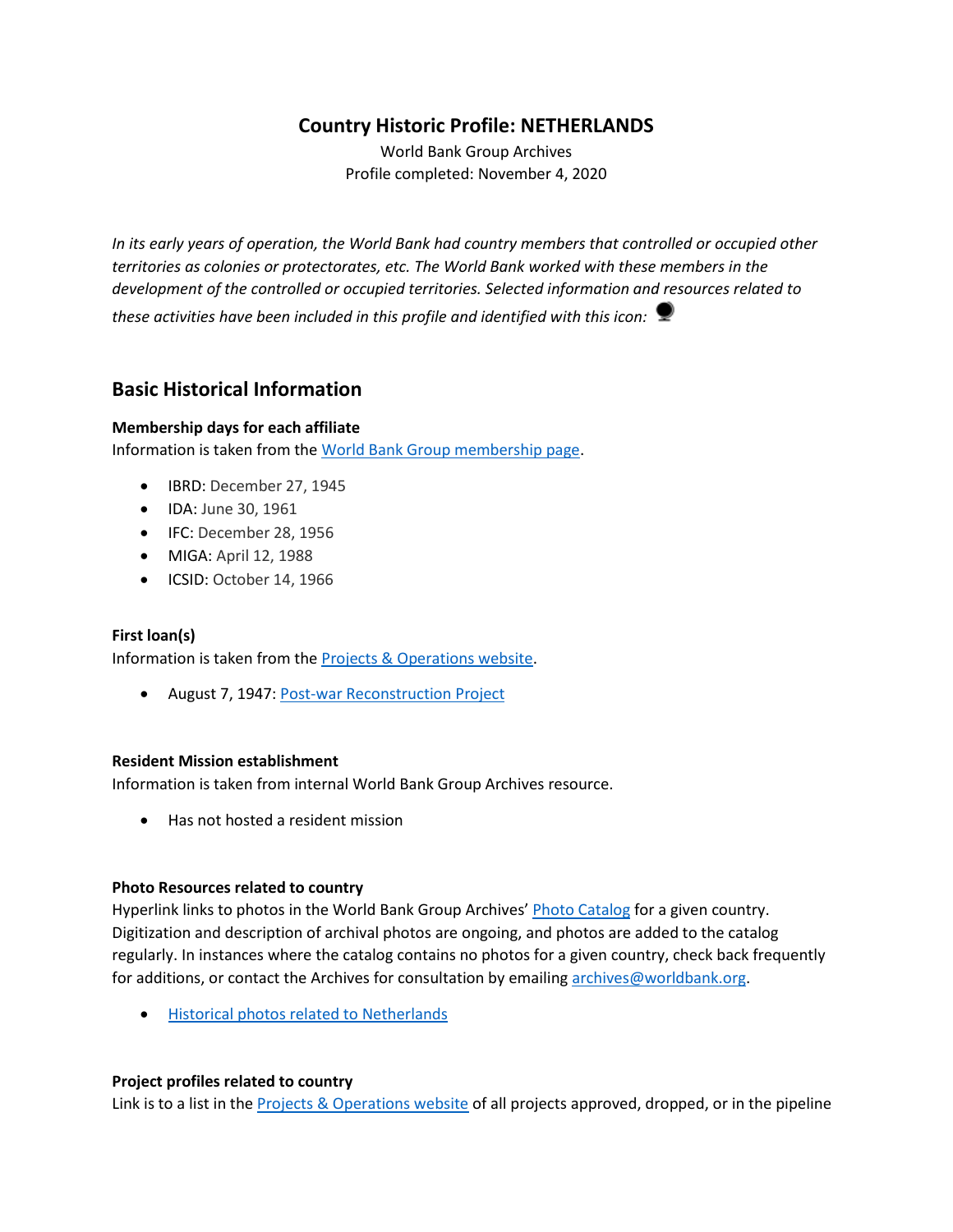for a given country. Each project links to a project profile that includes description, financial details, and lists of reports, archival record folders, and photos, when available. This can be helpful to study the evolution of the Bank's work in the country over time, and to identify notable projects that represent important shifts or moments in the country's history. Projects are also excellent examples of case studies of how the Bank made an impact in a particular sector. The WBG Archives have original records and other information related to these projects. Email **archives@worldbank.org** for guidance.

• [Netherlands project profiles in Projects & Operations](https://projects.worldbank.org/en/projects-operations/projects-list?searchTerm=netherlands)

### **Description of operational records in Archives Holdings**

Archival records relating to Bank operations are described according to the ISAD(g) standard and are accessible in our [Archives Holdings catalog.](https://archivesholdings.worldbank.org/) Descriptions include lengthy organizational histories of the regional vice presidency responsible for operations in that region and a description of records created and transferred to the Archives by that vice presidency. The descriptions in the catalog can be helpful to understand the organizational context of Bank work, and to understand more about the content of the records in the Archives.

• [Records of the Europe and Central Asia Regional Vice Presidency](https://archivesholdings.worldbank.org/records-of-europe-and-central-asia-regional-vice-presidency)

## **Chronology events**

Events have been selected from the Archivists' Chronology, an 800+ page resource compiled by Bank Group archivists over the course of the institution's history. Events chosen include important firsts, milestones and other events that evidence the country's development history and/or its relationship with the World Bank Group. The Archivists' Chronology is accessible on [this page.](https://www.worldbank.org/en/about/archives/history/timeline) This list of events can be helpful to determine if you'd like to dig deeper into any moments in the country's history of engagement with the Bank. The WBG Archives may have original records and other information about these events. Email [archives@worldbank.org](mailto:archives@worldbank.org) for guidance.

**Bretton Woods Conference; Representatives of the Netherlands Attend** July 1-22, 1944

**IBRD Articles of Agreement Signed by the Netherlands**  December 27, 1945

**Loan Applications from the Netherlands and Mexico Received** April 29, 1947

**First Funding for the Netherlands** August 7, 1947

## **President Black Visits Netherlands East Indies at the Request of the Netherlands Government** June 4, 1948

**Shipping Loan to the Netherlands**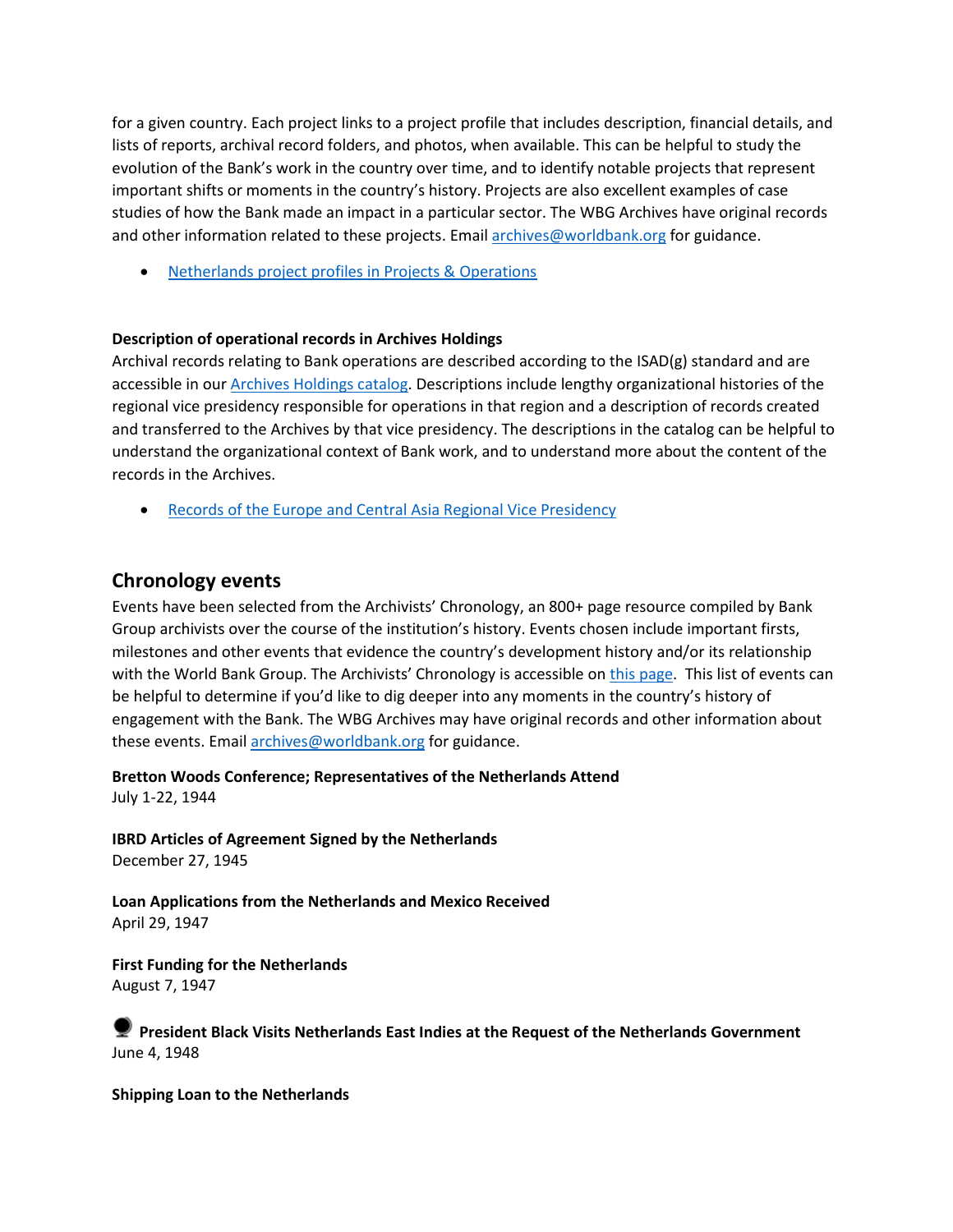August 9, 1948

**Dollar Savings Bank of New York Buys \$1 Million Dutch Shipping Loan Notes** January 12, 1949

**First Training Course for Individuals from Member Countries Announced; Participants from the Netherlands Included** January 16, 1949

**Netherlands Trustee Certificates to be Issued Against 25-years 3 Percent Bank Bonds** May 3, 1950

**Bank Announces Six Additional Countries Have Acted to Make Their Currencies Available for Lending Operations, Including the Netherlands** May 24, 1950

**Bank Loans \$7 Million to KLM Royal Dutch Airlines** March 21, 1952

**IFC Articles of Agreement Signed by the Netherlands**  December 28, 1956

**IDA Articles of Agreement Signed by the Netherlands** June 30, 1961 IDA

**The Convention on the Settlement of Investment Disputes (ICSID) Enters into Force; the Netherlands among First to Sign Articles of Agreement** October 14, 1966

**International Convention Establishing the Multilateral Investment Guarantee Agency (MIGA) becomes Effective; the Netherlands among First to Sign Articles of Agreement** April 12, 1988

**Netherlands Commits \$70 Million to HIPC** December 20, 1999

**President Wolfowitz Visits the Netherlands** February 26-27, 2006

## **World Bank Group Timeline Events**

Events are selected from th[e World Bank Group Timeline.](https://timeline.worldbank.org/#event-bretton-woods-conference-begins) The Timeline is an online platform created by the Archives designed to highlight the important events in the Bank Group's history and to illuminate those events through a variety of archival records, photos, video and audio clips, oral history transcripts, reports, and more.

[Eleven European countries sign IBRD Articles of Agreement](https://timeline.worldbank.org/?field_timeline_target_id=All&combine=netherlands#event-eleven-european-countries-sign-ibrd-articles-of-agreement)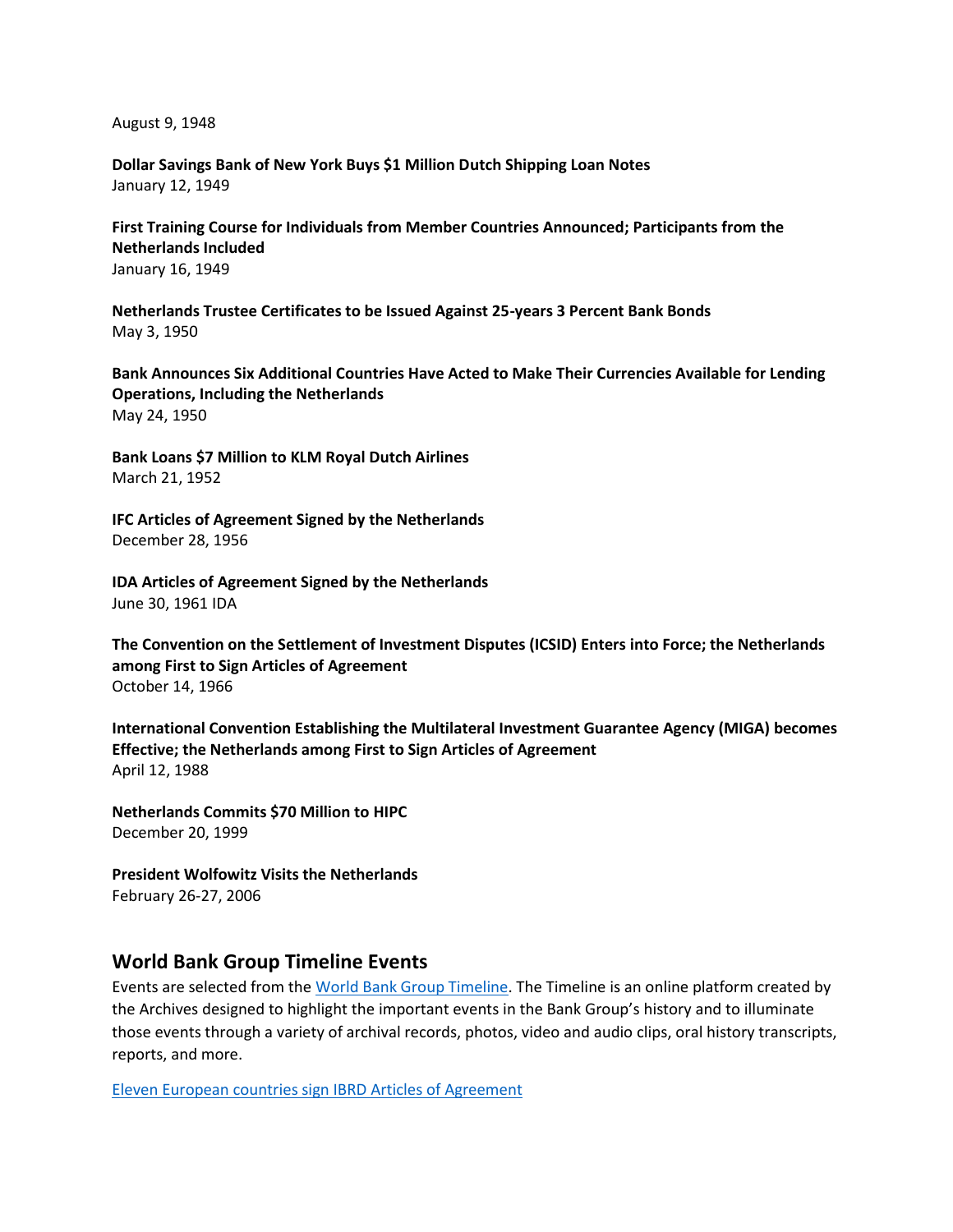December 27, 1945

[Bank Research Director Leonard Rist travels to Europe](https://timeline.worldbank.org/?field_timeline_target_id=All&combine=netherlands#event-bank-research-director-leonard-rist-travels-to-europe) May 21, 1947

[First World Bank Funding for Netherlands Approved](https://timeline.worldbank.org/?field_timeline_target_id=All&combine=netherlands#event-first-world-bank-funding-for-netherlands-approved) August 7, 1947

[The Prospects of European Recovery Released](https://timeline.worldbank.org/?field_timeline_target_id=All&combine=netherlands#event-the-prospects-of-european-recovery-released) April 8, 1948

[World Bank Vice President Garner Travels to Europe](https://timeline.worldbank.org/?field_timeline_target_id=All&combine=netherlands#event-world-bank-vice-president-garner-travels-to-europe) May 21, 1948

**[World Bank Mission Visits Indonesia](https://timeline.worldbank.org/?field_timeline_target_id=All&combine=netherlands#event-world-bank-mission-visits-indonesia)** June 4, 1948

[Funding for Dutch Shipping Approved](https://timeline.worldbank.org/?field_timeline_target_id=All&combine=netherlands#event-funding-for-dutch-shipping-approved) July 15, 1948

[Economic Position of Netherlands Released](https://timeline.worldbank.org/?field_timeline_target_id=All&combine=netherlands#event-economic-position-of-the-netherlands-released) July 26, 1948

[Funding to the Netherlands for Industrial Project Approved](https://timeline.worldbank.org/?field_timeline_target_id=All&combine=netherlands#event-funding-to-the-netherlands-for-industrial-projects-approved) July 26, 1949

[Funding to the Netherlands for KLM Airlines Approved](https://timeline.worldbank.org/?field_timeline_target_id=All&combine=netherlands#event-funding-to-the-netherlands-for-klm-airlines-approved) March 20, 1952

## **Early Country Economic Reports**

Reports have been selected from the [Documents & Reports website,](https://documents.worldbank.org/) a database of publicly available World Bank Group authored reports and publications dating to the opening of the Bank in 1946. Country economic reports that are selected here are, in many cases, some of the earliest economic studies ever published on Bank member countries. Reports discussing the whole economy of a country, rather than individual sectors, are prioritized in this list.

| Economic analysis of shipping phases of Dutch request for shipping loan | June 9, 1948       |
|-------------------------------------------------------------------------|--------------------|
| Economic position of the Netherlands                                    | July 26, 1948      |
| The Netherlands Economy present position and future prospects           | June 21, 1949      |
| The external debt of the Netherlands                                    | October 20, 1950   |
| <b>Creditworthiness of the Netherlands</b>                              | February 1, 1952   |
| Netherlands - Summary of external public debt                           | November 30, 1952  |
| The end of the postwar period                                           | April 22, 1953     |
| Netherlands - Summary of the external public debt                       | September 30, 1954 |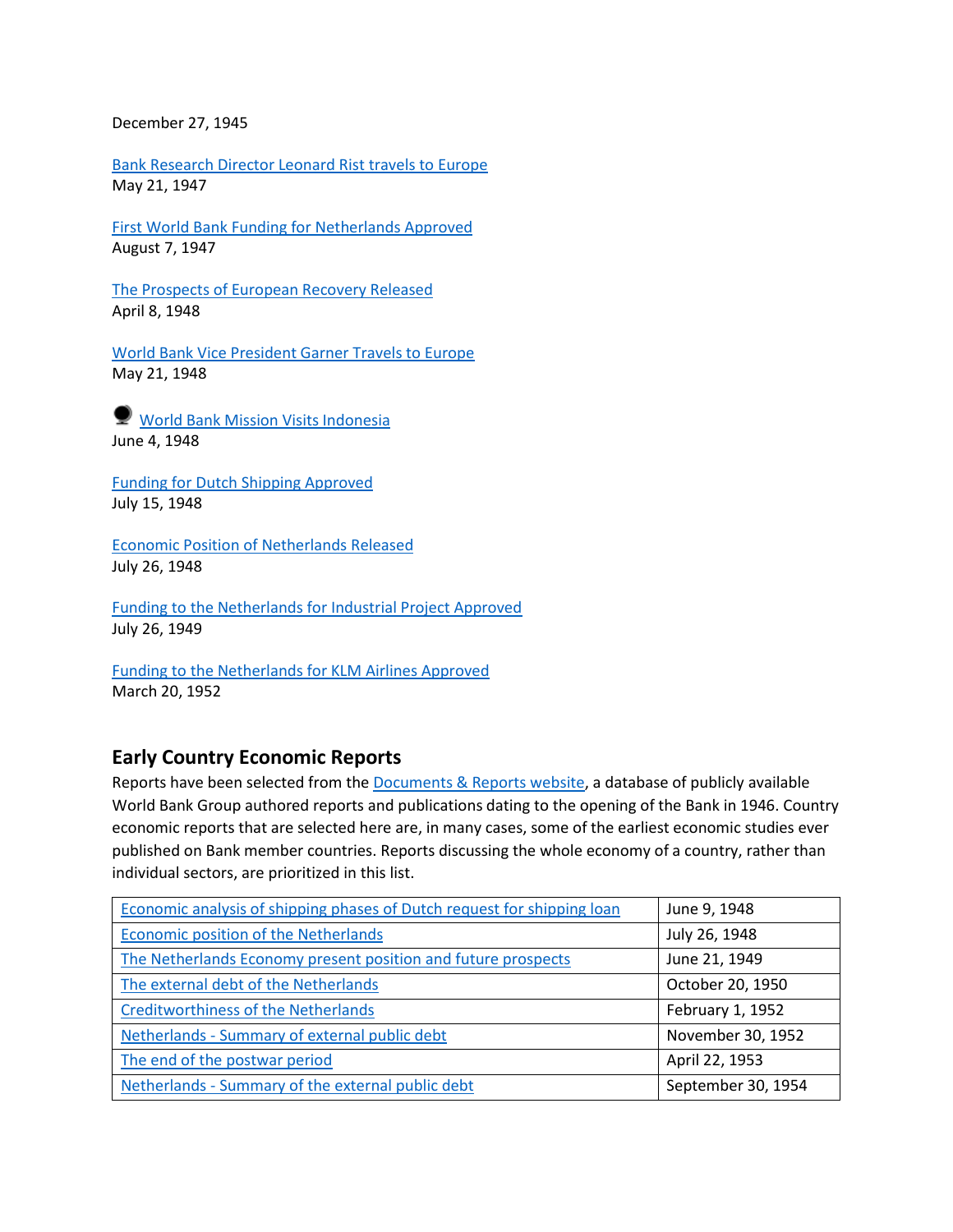| Netherlands - Current economic and financial position | May 6, 1957 |
|-------------------------------------------------------|-------------|
|                                                       |             |

# **Country Assistance Strategies**

The list is based on a similar list compiled by the World Bank's Secretary's staff. Introduced in 1990 and replaced by the Country Partnership Framework (CPF) in 2014, the CAS is an overview of each borrowing country's current economic situation and contains a discussion of its development challenges, prospects, and project-planning. CASs were often initially published as part of project documents but later on were published as standalone documents.

None.

# **Staff Newsletters**

Resources have been selected from the World Bank Group's [Documents & Reports website.](https://documents.worldbank.org/) The World Bank has produced a staff newsletter since 1947. The publication changed its name twice: from International Bank Notes to Bank Notes in 1971 and then to Bank's World in 1982. The newsletter moved online in 2000 and physical publication ceased. In addition to offering news relating to Bank operations and country development, the newsletters were intended to foster a sense of community among staff by highlighting social events, marriages and births, the arrival of new staff, recreational events, favorite cooking recipes submitted by staff, and features on different aspects of staff's home country and culture.

None.

# **Oral histories**

Oral histories are selected from the World Bank Group Archives' [Oral History website.](https://oralhistory.worldbank.org/) The site contains transcripts of oral history interviews with departed staff and, in lesser number, Executive Directors and other individuals affiliated with or impacted by the World Bank Group. Interviews were conducted as part of an ongoing effort by the Archives to collect the personal stories and reflections of Bank Group staff. A portion of the interviews was conducted as research for publications. Each transcript provides a valuable first-person account of Bank activities and decision-making from the very beginning of its operations.

| Hugh Ripman      | July 17 and 18, 1961                     |
|------------------|------------------------------------------|
| Aron Broches     | April 18 and May 23, 1984. First Session |
| Albert Waterston | May 14, 1985                             |
| Pieter Lieftinck | February 5, 1987                         |

# **Online exhibits**

Online exhibits are authored by the World Bank Group staff and are accessible on both the Archives'